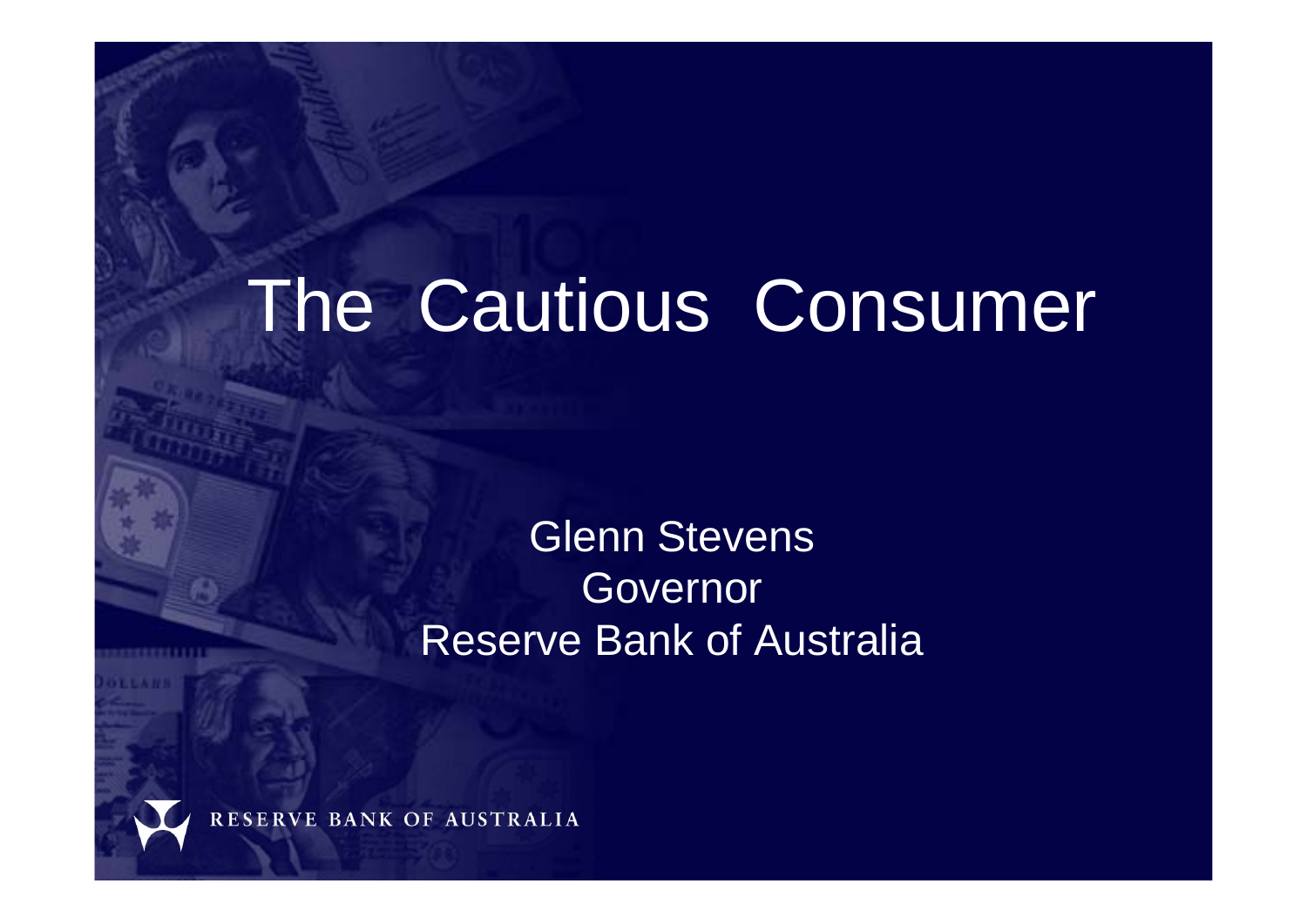Per capita annual rolling sum, log scale



*<b>DISCRETE STATE*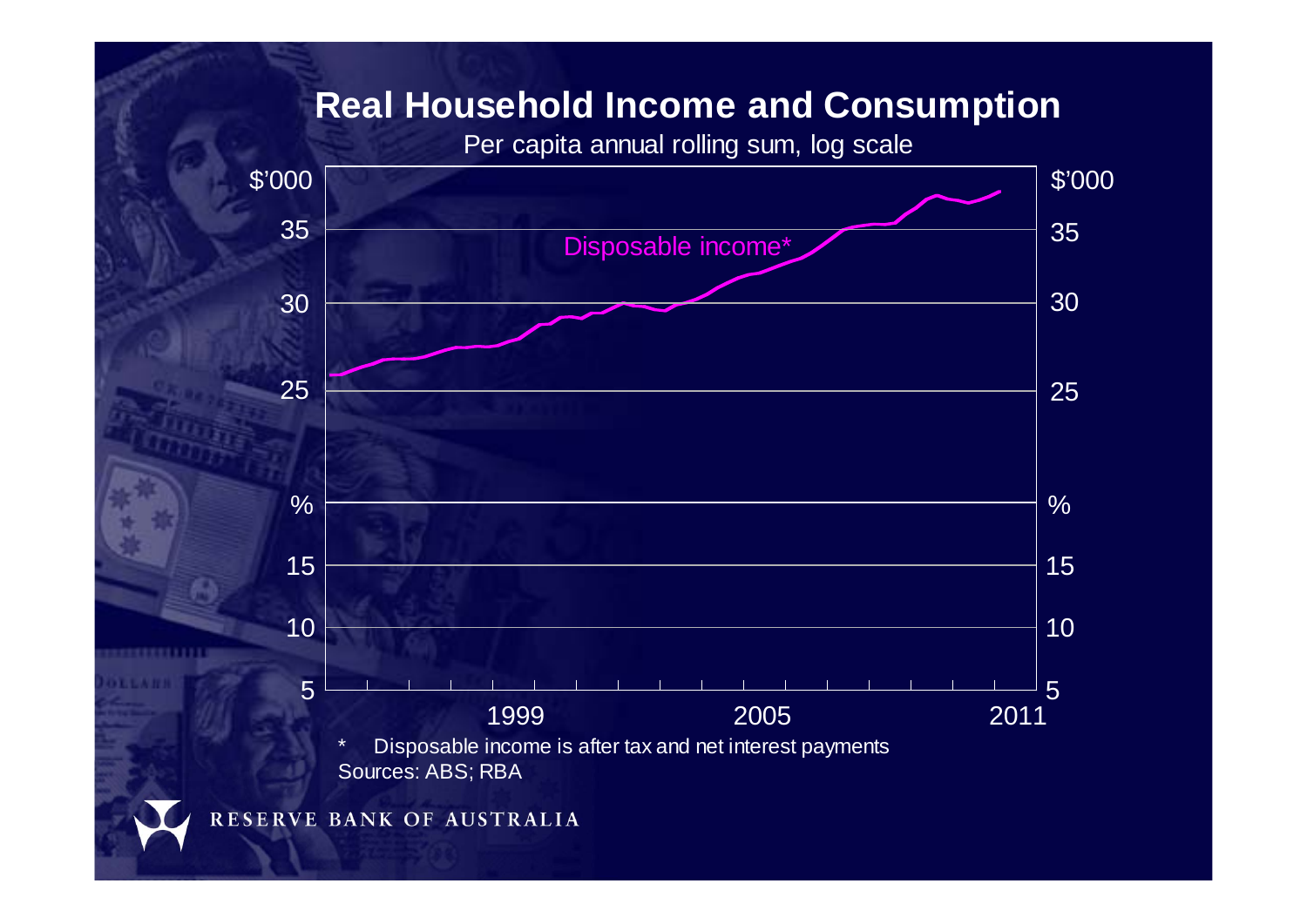Per capita annual rolling sum, log scale

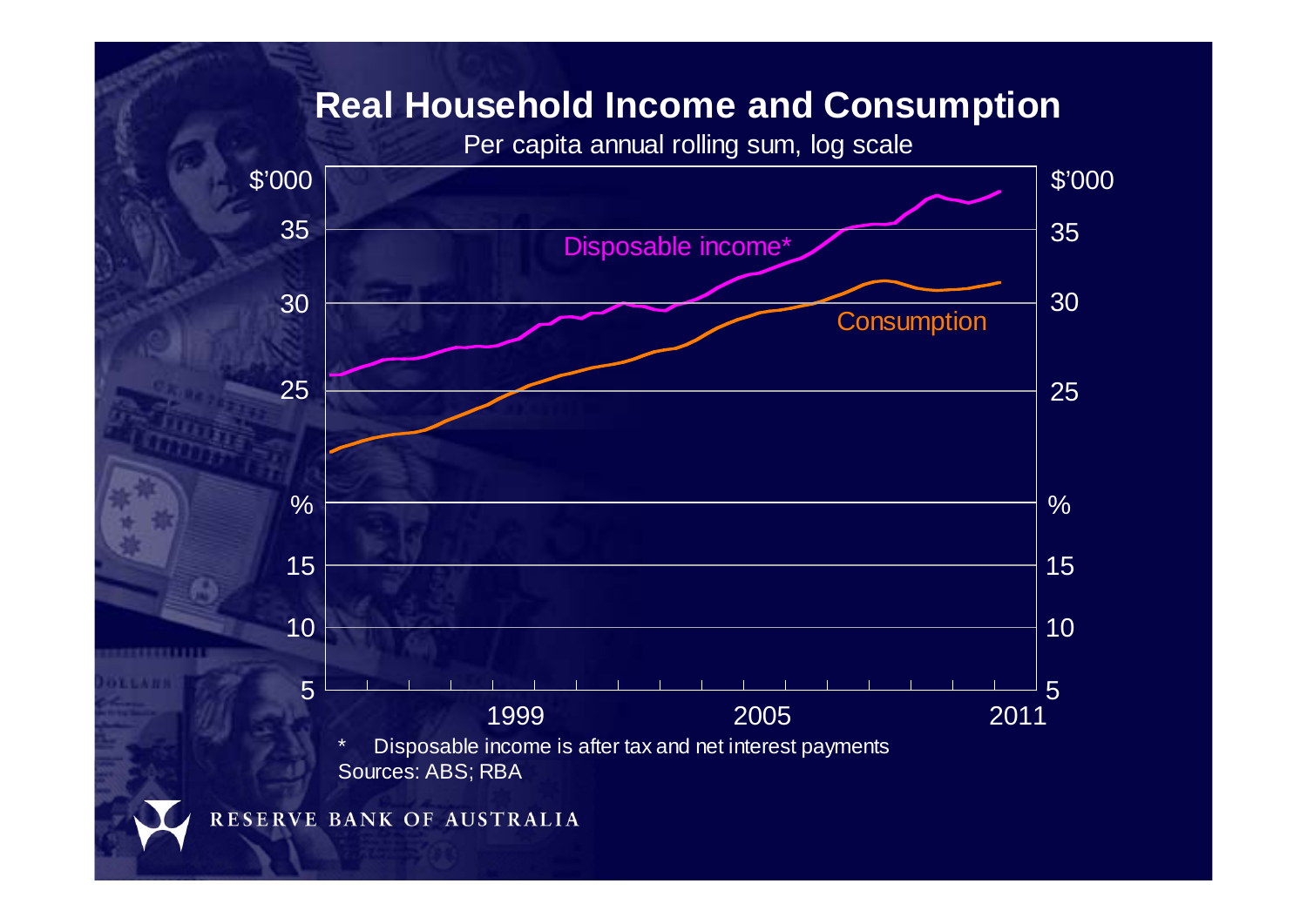Per capita annual rolling sum, log scale



RESERVE BANK OF AUSTRALIA

0000000111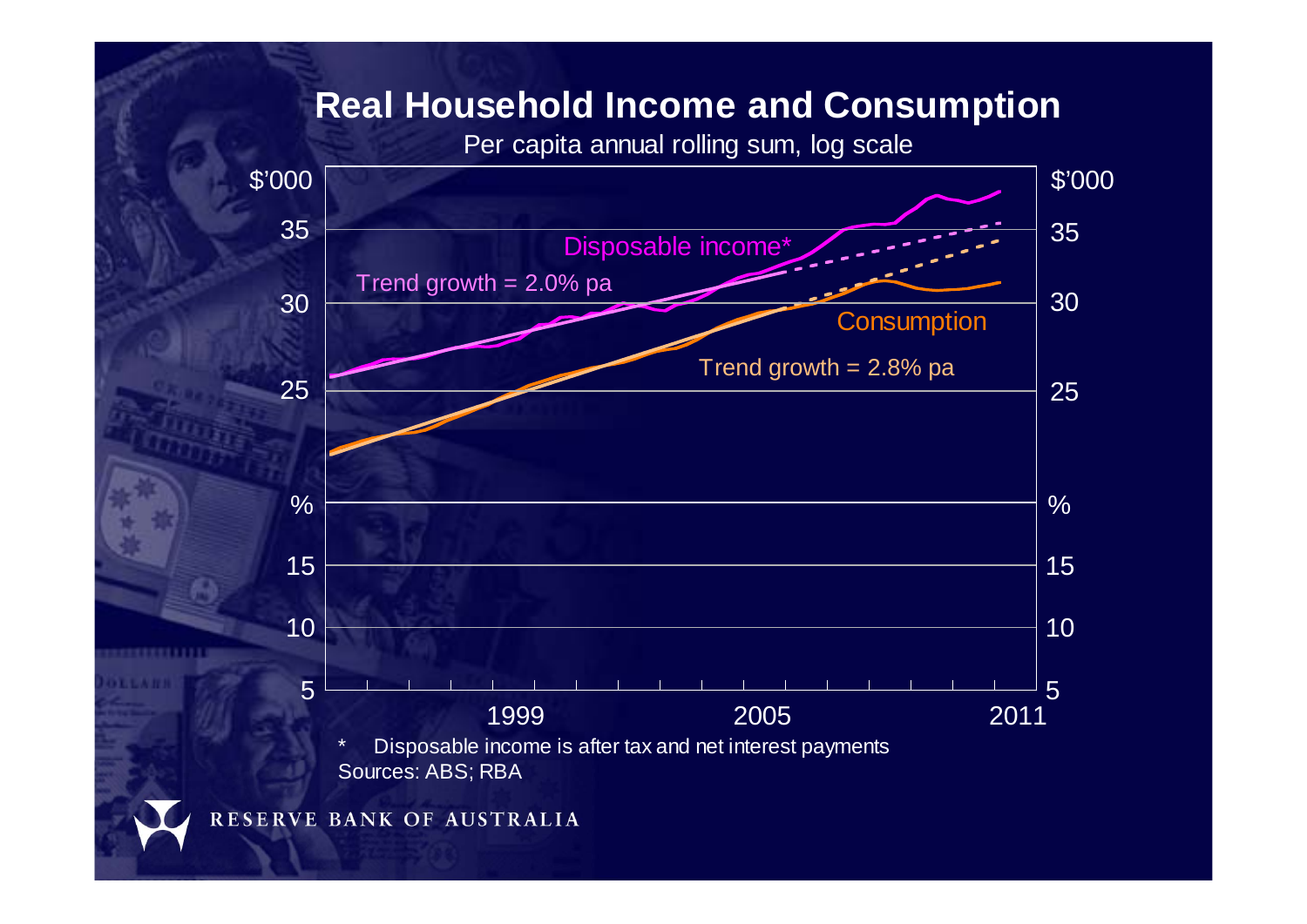Per capita annual rolling sum, log scale

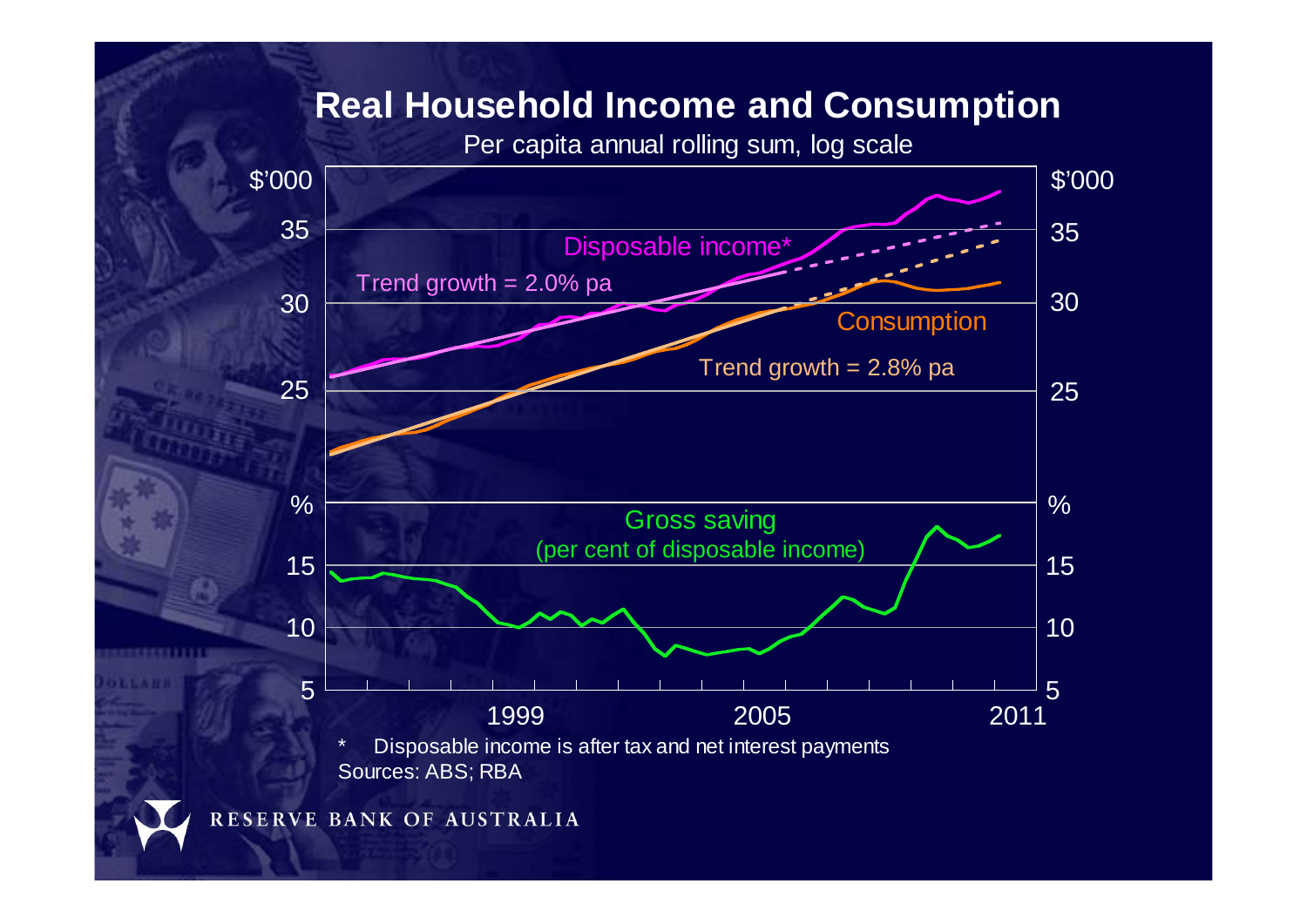#### **Real Household Assets**

Per capita, log scale

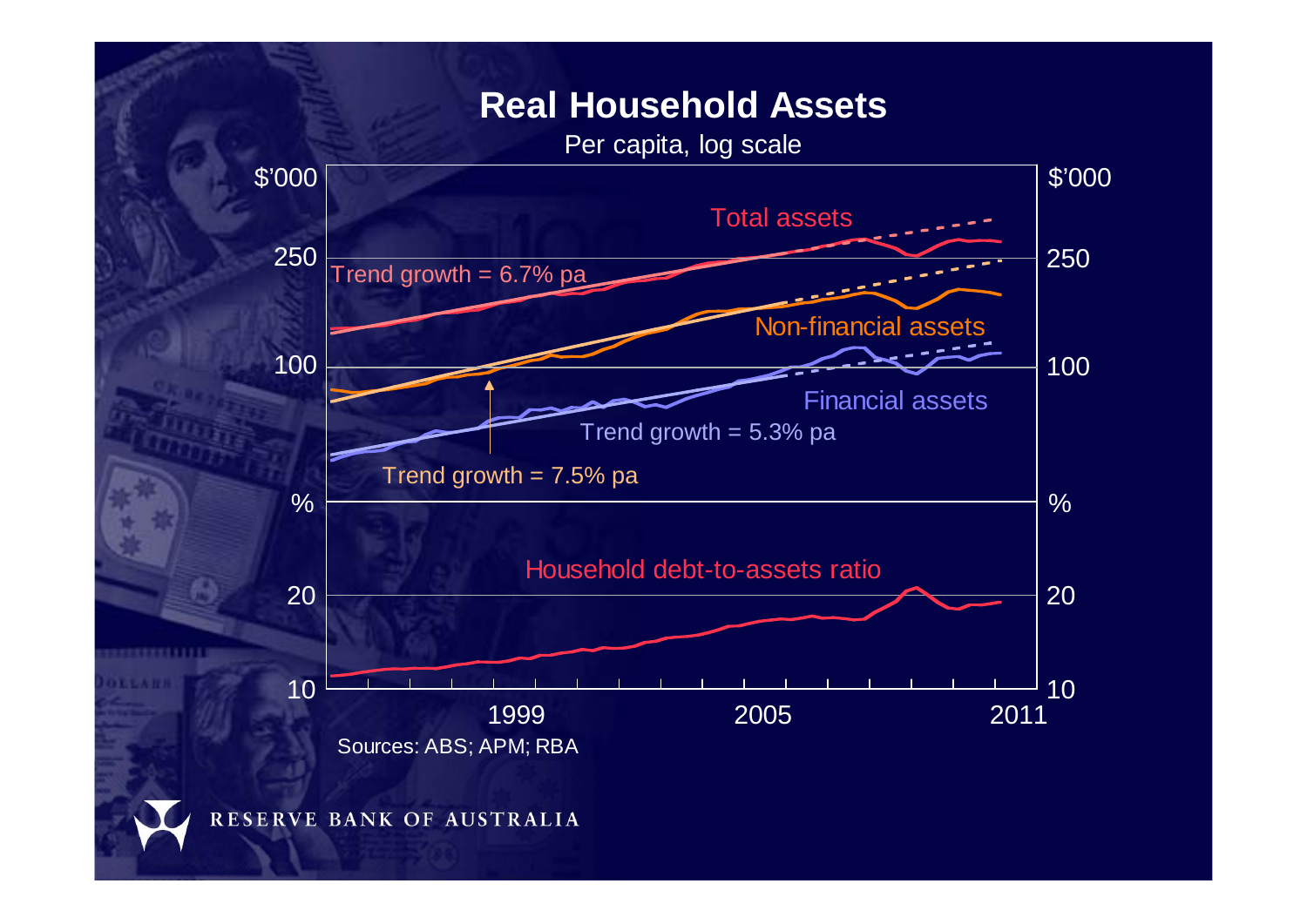### **Household Saving Ratio\***

Per cent of household disposable income



...........